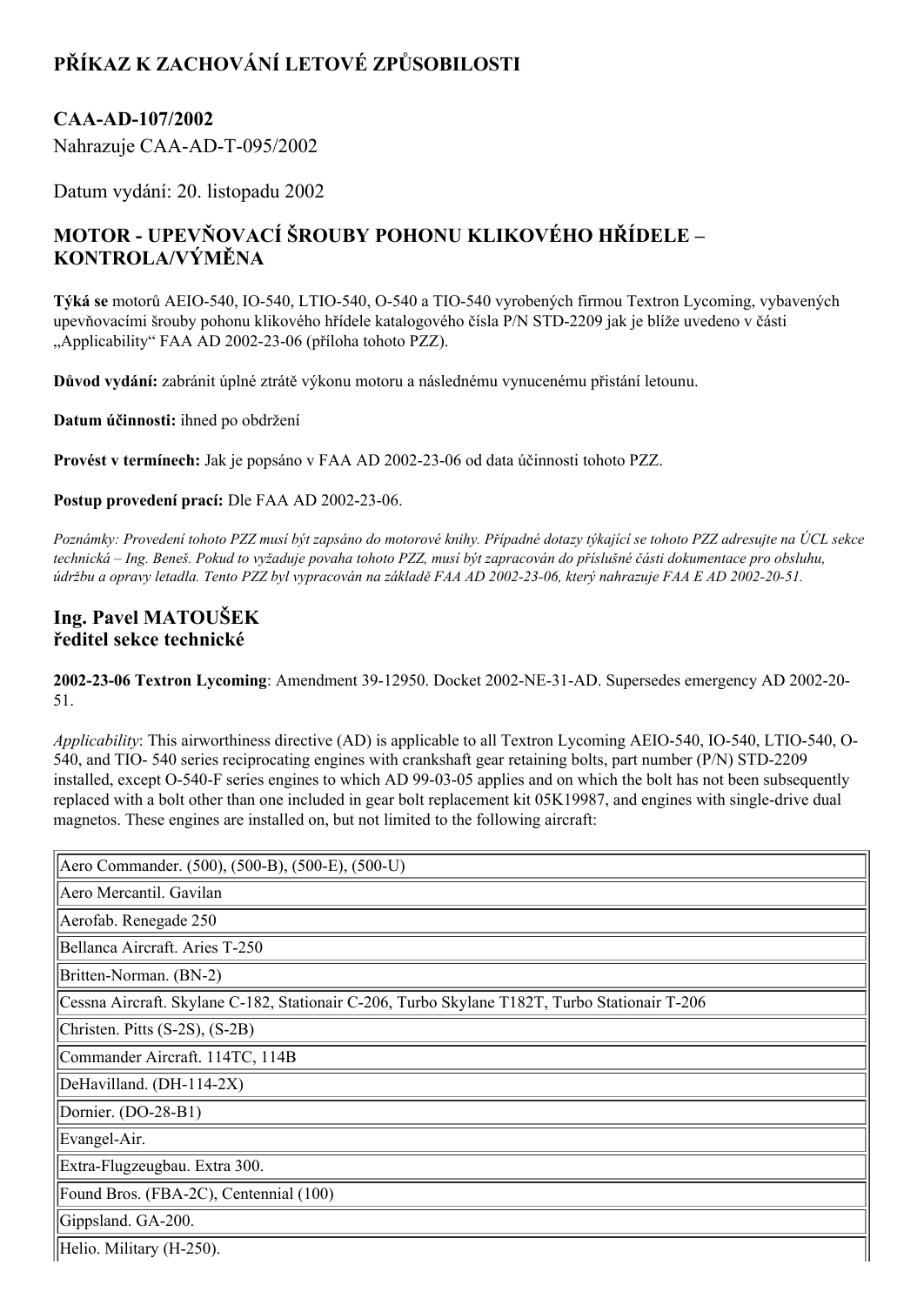King Engineering. Angel.

Maule. MT-7-260, M-7-260, MX-7-235, MT-7-235, M7-235, Star

Rocket (MX-7-235), Super Rocket (M-6-235), Super Std. Rocket (M-7-235).

Mooney Aircraft. "TLS" M20M.

Moravan. Zlin-50L

Pilatus Britten-Norman. Islander (BN-2A-26), Islander (BN-2A-27), Islander II (BN-2B-26), Islander (BN-2A-21), Trislander (BN-2A-Mark III-2), Islander (BN-2B).

Piper Aircraft. 700P Aerostar, Aerostar 600A, Aerostar 601B, Aerostar 601P, Apache (PA23 "235"), Aztec (PA23 "250"), Aztec (PA23 "250"), Comanche (PA24 "250"), Comanche (PA24 "260"), Aztec F, Aztec C (PA23 "250"), Cherokee (PA24 "250"), Cherokee (PA28 "235"), Cherokee Six (PA32 "260"), Cherokee Six (PA32300). "LANCE", Comanche (PA24 "150"), Comanche (PA24 "250"), Comanche (PA24), Comanche (PA24 "260"), Comanche 260, Mirage (PA-46-350P), Navajo (PA-31), Navajo (PA-31-300), Navy Aztec (PA-23 "250"), Pawnee (PA-24 "235"), Pawnee (PA-25 "260"), Saratoga (PA-32-300), Brave 300, Sequoia 602P, T-1020, T35, Turbo Aztec (PA-23-250), Turbo Saratoga TC (PA-32-301T)

S.O.C.A.T.A. Rallye 235CA., Rallye 235GT, Rallye 235C, TB20

**Note 1**: This AD applies to each engine identified in the preceding applicability provision, regardless of whether it has been modified, altered, or repaired in the area subject to the requirements of this AD. For engines that have been modified, altered, or repaired so that the performance of the requirements of this AD is affected, the owner/operator must request approval for an alternative method of compliance in accordance with paragraph (h) of this AD. The request should include an assessment of the effect of the modification, alteration, or repair on the unsafe condition addressed by this AD; and, if the unsafe condition has not been eliminated, the request should include specific proposed actions to address it.

*Compliance*: Compliance with this AD is required as indicated, unless already done.

To prevent loss of all engine power and possible forced landing, do the following:

#### **Engines That Have Complied With Emergency AD 20022051**

(a) For AEIO-540, LTIO-540, IO-540, O-540, and TIO-540 series engines that have complied with emergency AD 2002-2051 by installing a bolt included in bolt replacement kit 05K19987, no further action is required.

(b) For AEIO-540, LTIO-540, IO-540, O-540, and TIO-540 series engines that have complied with emergency AD 2002-20-51 but did not install a bolt included in bolt replacement kit 05K19987, within 10 hours time-in-service or 10 days after the effective date of this AD, whichever is earlier, replace the crankshaft gear retaining bolt with a new bolt included in gear bolt replacement kit, 05K19987, supplied by Textron Lycoming. Information on replacing the retaining bolt may be found in Lycoming SB No. 554, dated September 30, 2002.

#### **Engines Listed by Serial Number (SN)**

(c) For AEIO-540, LTIO-540, IO-540, O-540, and TIO-540 engines with a single-drive dual magneto, and all O-540-F engines to which AD 99-03-05 applies and on which the bolt has not been subsequently replaced with a bolt other than one included in gear bolt replacement kit 05K19987, including any O-540-F engines that are listed by SN in Table 1 of Lycoming SB No. 554, dated September 30, 2002, no further action is required.

(d) Before further flight, for all other engines, replace the crankshaft gear retaining bolt with a new bolt included in gear bolt replacement kit, 05K19987, supplied by Textron Lycoming if your engine SN is listed in Table 1 of Lycoming SB No. 554, dated September 30, 2002. Information on replacing the retaining bolt may be found in Lycoming SB No. 554, dated September 30, 2002.

#### **Bolts That Have Been Replaced During Field Maintenance or Field Overhaul**

(e) Replace the crankshaft gear retaining bolt with a new bolt supplied as part of gear bolt replacement kit 05K19987, supplied by Textron Lycoming, within 10 hours time-in-service or 7 days after the effective date of this AD, whichever is earlier,if: